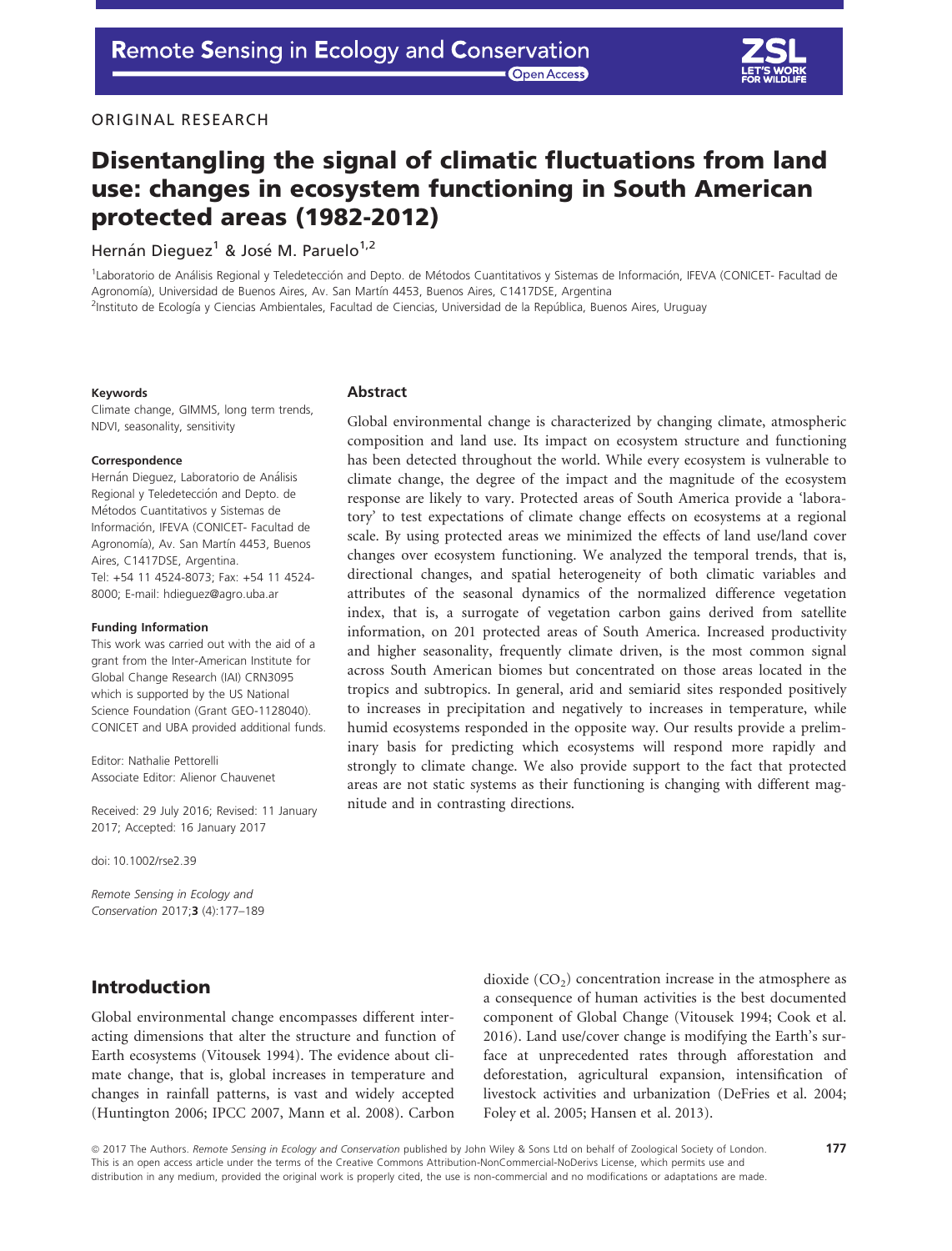The capacity of the biosphere to provide ecosystem services in the long term is threatened by Global Change (Vitousek et al. 1997; Sala et al. 2000). Multiple alterations of ecosystem structure and functioning as a consequence of Global Change were detected in different areas of the planet through remote sensing, dendroecol-

ogy and other sources of information, such as forest inventories (Spiecker 1999; Paruelo et al. 2004; Boisvenue and Running 2006). Behind those alterations diverse direct factors had been identified. Such factors were generally associated to three dimensions of Global Change: modification in climate, atmospheric composition and land use/cover.

Protected Areas (PAs) are the cornerstone of in-situ global conservation efforts and are directed not only to preserve biodiversity but also to ensure the provision of multiple ecosystem services, including cultural services (Lopoukhine et al. 2012; Dudley et al. 2014; Watson et al. 2014). Protected Areas are not ecological islands or static systems; they are part of a broader socio-ecological context (Cumming et al. 2015) and are, in turn, affected by environmental changes (Alcaraz-Segura et al. 2008; Pettorelli et al. 2012). In South America, 20.4% of land surface is under protection, more than in any other continent (UN 2011). Despite the importance of PAs, many South American ecosystems are highly threatened (Myers et al. 2000) and are currently undergoing rapid transformations since some of its biomes present the highest deforestation rates in the world (Hansen et al. 2013). Besides, in South America there is a high disparity between habitat loss and protection (Hoekstra et al. 2005) and even inside protected areas land degradation is extended and increasing (Leisher et al. 2013). Despite this critical situation, our understanding of South American PAs ecosystem functioning is poor. A functional characterization of PAs can be used to derive a baseline or reference situation corresponding to the 'potential' functioning of ecosystems (Garbulsky and Paruelo 2004; Cabello et al. 2012). Having reference situations could also allow to disentangle the relative effects of some of the dimensions of Global Change, for example, land use/ cover change and climate/atmospheric changes.

Ecosystem functioning analysis based on remote sensing techniques is recognized as a useful approach for studying Global Change (Kerr and Ostrovsky 2003; Pettorelli et al. 2005; Cabello et al. 2012). Many ecosystem functional studies are based on monitoring the temporal dynamics of the normalized difference vegetation index (NDVI), a spectral index associated with the fraction of the photosynthetic active radiation intercepted by green tissues (fPAR; Potter et al. 1993; Sellers et al. 1996; Di Bella et al. 2004), which in turn, is one of the main controls of Carbon (C) gains or net primary productivity (ANPP; Monteith 1972). Numerous studies have linked satellite derived NDVI with ANPP of different regions and ecosystems of the world, finding a strong correlation between spectral behavior and vegetation functioning (Ruimy et al. 1994; Paruelo et al. 1997; Xiao and Moody 2004; Pineiro et al. 2006). ~

Net primary productivity is the main input of C and energy into the ecosystem (Odum 1969) and it was proposed as an integrative variable of ecosystem functioning (McNaughton et al. 1989) and a descriptor of ecosystem health (Costanza 1992; Schlesinger 1997). Given its relationship with NPP, the NDVI magnitude and stability can be used as a surrogate of the provision of regulation ecosystem services (Paruelo et al. 2016). Furthermore, the analysis of NDVI dynamics and its attributes has been widely used to characterize the impact of land-use change impacts on ecosystem functioning, particularly on NPP (Hicke et al. 2002; Guerschman et al. 2003; Paruelo et al. 2004) and recently, on ecosystem services provision as well (Barral and Maceira 2012; Carreño et al. 2012; Volante et al. 2012; Paruelo et al. 2016).

Several studies based on remote sensing techniques partially investigated Global Change effects on South American ecosystems. Garbulsky and Paruelo (2004) derived empirical relationships between ecosystem functional attributes and their variability across environmental gradients analyzing 13 PAs in Argentina. Alcaraz-Segura et al. (2013) explored the environmental and human controls of ecosystem functional diversity in temperate South America. Considering the temporal dimension, Paruelo et al. (2004) analyzed the trends of radiation interception during the period 1981–2000 in South America. Their results showed how land use/cover change controlled those trends in grasslands and dry forests of southern South America. Texeira et al. (2015) analyzed the control exerted by land cover and precipitation over long-term trends in ANPP in South American temperate grasslands and Hilker et al. (2014) in Amazon forests. Leisher et al. (2013) described land degradation across Latin American PAs and their surroundings in the period 2004–2009. Furthermore, land use/cover change impact on functional attributes of ecosystems were explored in southern South America (Guerschman et al. 2003; Volante et al. 2012; Vassallo et al. 2013; Texeira et al. 2015). So far, the climatic controls of C gain trends in South American ecosystems were investigated as part of global studies (Schultz and Halpert 1993; Ichii et al. 2002; Nemani et al. 2003; Seddon et al. 2016). However, the significant climatic changes observed in recent decades (Skansi et al. 2013) and expected for the future (IPCC 2007) highlight the need for a more comprehensive analysis in South American ecosystems disentangling the signal of climatic fluctuations from land use.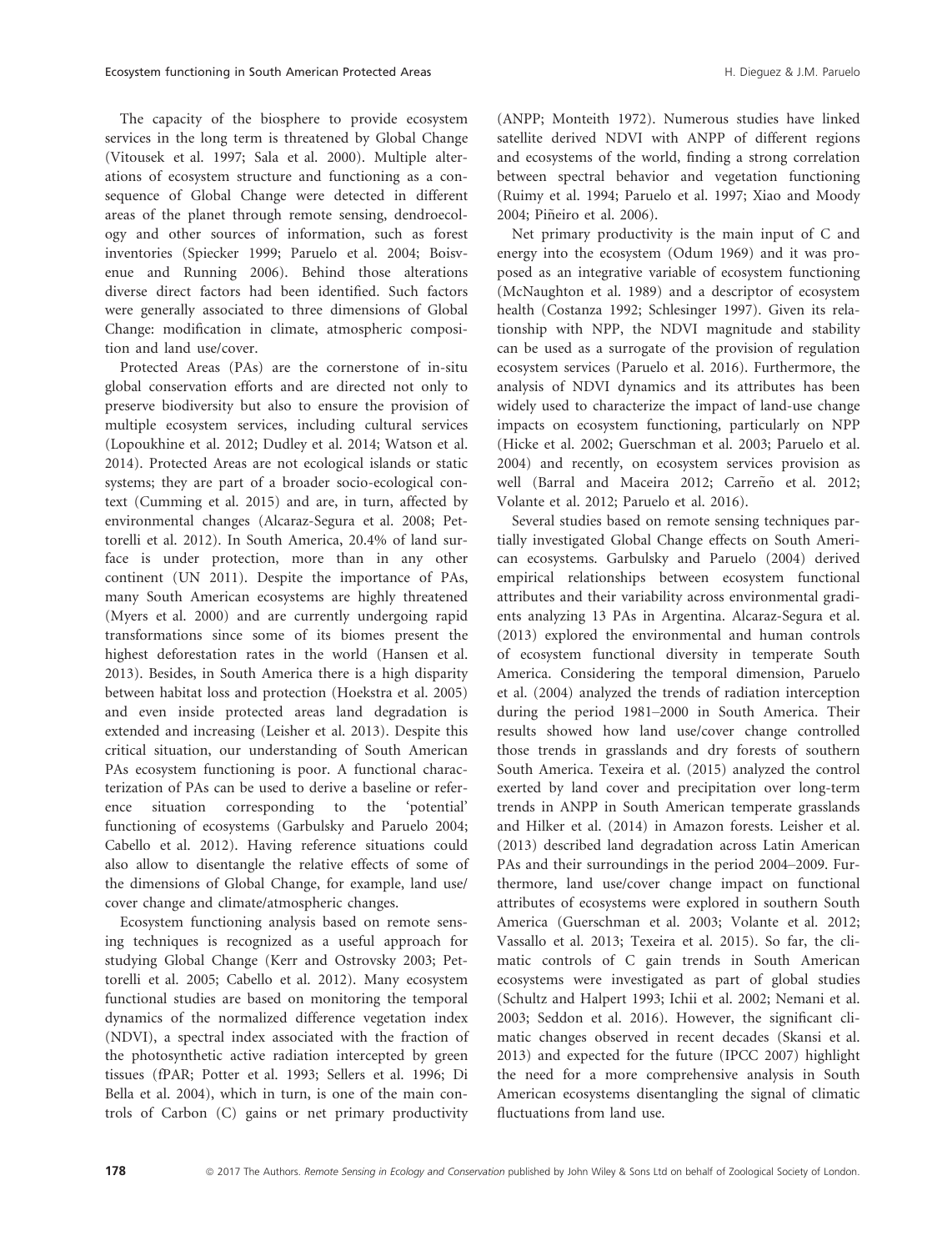Water availability and temperature are the main determinants of NPP spatial variability (Lieth 1973). But whether or not interannual variability in climate account for interannual variability in NPP is both supported (e.g. Lauenroth and Sala 1992; Sala et al. 2012) and challenged (e.g. Goward and Prince 1995; Fernández 2007) in scientific literature. The response of ecosystems to interannual variability in climate is a current and central topic in ecology since it reflects the vulnerability of ecosystem processes, and ultimately human well-being, to climate change (Rustad 2008; Nelson et al. 2013). Virtually every ecosystem may be impacted by climate change, however, the degree of the impact is likely to vary, as well as the magnitude of the ecosystem response. In this context, South American PAs provide a 'laboratory' to test expectations of climate change effects on ecosystem functioning at a landscape scale.

Our analysis sought to answer the following questions: (1) How did the magnitude and seasonality of C gains change over South American ecosystems during the last three decades? (2) Were these changes concurrent with climate changes? (3) Which ecosystems were more sensitive to climatic fluctuations? We analyzed the temporal trends and spatial heterogeneity of both climatic variables and attributes of the seasonal dynamics of the NDVI on PAs of South America as a way to minimize the effects of land use/land cover changes over ecosystem functioning.

# Materials and Methods

The analyses were based on NDVI data derived from the Advanced Very High Resolution Radiometer (AVHRR) sensor on board the National Oceanic & Atmospheric Agency (NOAA) satellites. The NDVI is calculated as the difference between the reflectance registered by the AVHRR sensor in the near-infrared (channel 2, 730– 1100 nm) and visible (channel 1, 580–680 nm) portion of the electromagnetic spectrum divided by the sum of the reflectance of both channels. The channel 2 is sensitive to atmospheric conditions since it encompass a broad wavelength interval and thus requires additional data or maximum value compositing for correcting aerosol, haze and clouds effects which can influence observed NDVI (Holben 1986). The GIMMS products (Tucker et al. 2005) are the only freely available for an extensive time period (1981–2015) and currently the most frequently used for evaluating patterns and trends around the world (Pettorelli 2013). While its reliability has been discussed by several authors (e.g. Baldi et al. 2008 and Alcaraz-Segura et al. 2010), good consistency between GIMMS and other NDVI products was also reported (Song et al. 2010; Beck et al. 2011; Zeng et al. 2013). We used a NDVI database spanning the period between July 1981 to December 2012 with

a spatial resolution of  $c. 64 \text{ km}^2$ , a temporal resolution of 15 days and termed NDVI3g (third generation GIMMS NDVI from AVHRR sensors, downloaded from: ecocast.arc.nasa.gov). The NDVI3g dataset was assembled accounting for various deleterious effects, such as sensor degradation, calibration loss, orbital drift, volcanic eruptions, cloud cover and other effects not related to vegetation change and includes a quality assessment information value generated per pixel (Pinzon and Tucker 2014).

Protected Areas boundaries were obtained from the most comprehensive global dataset on terrestrial protected areas as defined by IUCN: the World Database on Protected Areas (ProtectedPlanet.com, downloaded in February 2015). Protected Areas categorized as I or II by IUCN were selected as representative of natural ecosystems with limited human impact (Table 1). In order to check our assumption that using PAs of categories I and II minimized land use changes, we compared the cumulative human footprint inside and outside the PAs. To do so, we used globally standardized data on infrastructure, land cover and human access which summarize direct and indirect human pressures on the environment (Venter et al. 2016a,b). A map of biomes of South America (Olson et al. 2001) was used to derive vegetation units boundaries.

Mean monthly precipitation and temperature gridded datasets at 0.5° spatial resolution were obtained from the Climatic Research Unit (CRU) of the University of East Anglia [\(http://www.cru.uea.ac.uk/data/\)](http://www.cru.uea.ac.uk/data/). The CRU team

Table 1. International Union for Conservation of Nature and Natural Resources (IUCN) protected area categories I and II (Dudley 2008).

| <b>IUCN Category</b>          | Description                                                                                                                                                                                                                                                                                                                                                                                  |  |  |  |  |
|-------------------------------|----------------------------------------------------------------------------------------------------------------------------------------------------------------------------------------------------------------------------------------------------------------------------------------------------------------------------------------------------------------------------------------------|--|--|--|--|
| I a) Strict nature<br>reserve | Category la are strictly protected areas set aside to<br>protect biodiversity and also possibly<br>geological/geomorphological features, where<br>human visitation, use and impacts are strictly<br>controlled and limited to ensure protection of the<br>conservation values. Such protected areas can<br>serve as indispensable reference areas for<br>scientific research and monitoring. |  |  |  |  |
| I b) Wilderness<br>area       | Category Ib protected areas are usually large<br>unmodified or slightly modified areas, retaining<br>their natural character and influence, without<br>permanent or significant human habitation, which<br>are protected and managed so as to preserve<br>their natural condition.                                                                                                           |  |  |  |  |
| II) National park             | Category II protected areas are large natural or<br>near natural areas set aside to protect large-scale<br>ecological processes, along with the complement<br>of species and ecosystems characteristic of the<br>area, which also provide a foundation for<br>environmentally and culturally compatible<br>spiritual, scientific, educational, recreational and<br>visitor opportunities.    |  |  |  |  |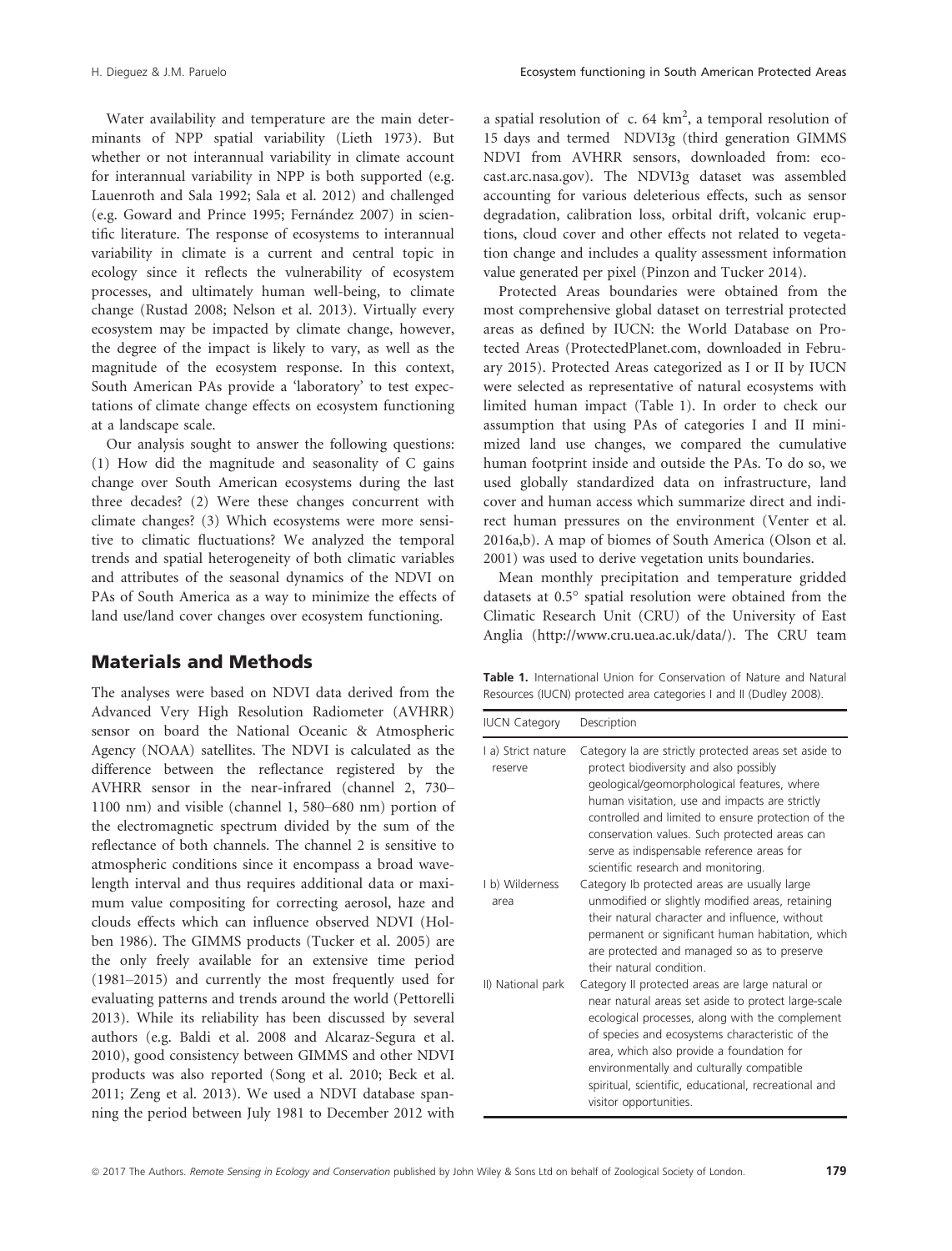constructed and updates this dataset from observations at meteorological stations across the world's land areas. Harris et al. (2014) compared it with other datasets and found a very good agreement for South America. Gridded data matched observations of temperatures much better than those of precipitation, and regional variation in performance indicated that topographically complex regions are the most difficult for these models (Behnke et al. 2016). CRU data were resampled through bilinear interpolation to NDVI3 g spatial resolution and aggregated to mean annual temperature (MAT) and total annual precipitation (TAP) over the period 1982–2012.

We developed an NDVI time series based upon a monthly interval across the period 1982–2012 for every NDVI3g pixel located completely within a PA categorized as I or II by IUCN and not intersected by ecoregion limits. First, a filter based on NDVI3g quality flags was applied in order to exclude low quality and unreliable data, meaning that only pixels flagged as 1 o 2 (good value) were considered. Additionally, the bimonthly NDVI values were temporally aggregated to monthly maximum value composites in order to minimize problems not removed previously by the original processing or quality filtering (e.g. cloud contamination) as suggested by Holben (1986). Looking to further minimize noise and spurious values, non-vegetative pixels (NDVI  $\leq$  0.1) were also removed. In order to describe the patterns of ecosystem functioning, we derived for every year and pixel from our 1982–2012 monthly database four attributes that capture in a straightforward way the height and shape of the NDVI annual profile (Fig. 1): NDVI annual mean (NDVIm), an estimator of total radiation interception and ANPP, the annual maximum (Max)



Growing season

Figure 1. NDVI seasonal profile. NDVIm is the annual mean of NDVI and a surrogate of annual primary productivity.  $CV_t$  is the intraannual coefficient of variation of NDVI and a normalized index of vegetation seasonality.Max and Min are annual NDVI maximum and minimum values respectively. NDVI, Normalized difference vegetation index.

and minimum (Min) NDVI values, related to the maximum and minimum photosynthetic capacity of the ecosystems and the intra-annual coefficient of variation of NDVI  $(CV_t)$ , a normalized index of vegetation seasonality (Paruelo and Lauenroth 1998; Pettorelli et al. 2005; Alcaraz et al. 2009; Volante et al. 2012). For each year, only pixels with at least 9 months of good quality values were considered and we excluded from analysis pixels with <7 years per decade of good quality data.

Trends, indexed as the slope of the relationship between the variable and time, were assessed using the Theil-Sen estimator (Wilcox 2003), a method proposed by Theil (1950) and Sen (1968) that estimates the slope of a regression line by computing the slope for all pairs of data having distinct X values (corresponding to years in this study) and then computing the median of these slopes. This is a non-parametric test robust against seasonality, non-normality, heterocedasticity, missing values and inter-annual autocorrelation (Wilcox 2003). The association between trends in NDVI attributes and climatic variables were assessed using the Chi-square test of independence. To quantify the sensitivity of different ecosystems to variation in precipitation and temperature we estimated for each PA the slope of the linear relationship between NDVIm and TAP (Huxman et al. 2004; Verón et al. 2005) and MAT through linear regression. Collinearity between TAP and MAT was assessed through the Pearson correlation coefficient (threshold  $> 0.7$ ) and the variance inflation factor (threshold  $> 5$ ) following Dormann et al. (2013). Slopes with a  $P < 0.05$  were considered significant. Statistical analyses were performed in R ([www.r-project.org\)](http://www.r-project.org).

#### Results

Two-hundred-thirty-one of the 803 PAs under IUCN category I or II are large enough to contain at least one NDVI3g pixel completely within its boundaries. From this subset, we excluded from the analysis 31 PAs because of lack of good quality data. The remaining 201 PAs encompass 6286 NDVI3g pixels  $(402304 \text{ km}^2)$  and contain an average of 31 pixels  $(1984 \text{ km}^2)$  each one, ranging from 1  $(64 \text{ km}^2)$  to 353 pixels (22592 km<sup>2</sup>). The PAs analyzed in this study belong to 61 ecoregions, 9 biomes and 13 countries, 35 (17%) correspond to IUCN category I and 166 (83%) to IUCN category II. They are distributed along a broad environmental gradient and a wide functional space (Fig. 2). Averages over the period 1982–2012 for MAT, TAP, NDVIm and CVt spanned from 4°C, 39 mm, 0.12 and 0.04–28°C, 5400 mm, 0.85 and 0.48 respectively. Only the most variable of the lower productivity ecosystems, corresponding to salt flats, the highest Andes and some of the driest deserts are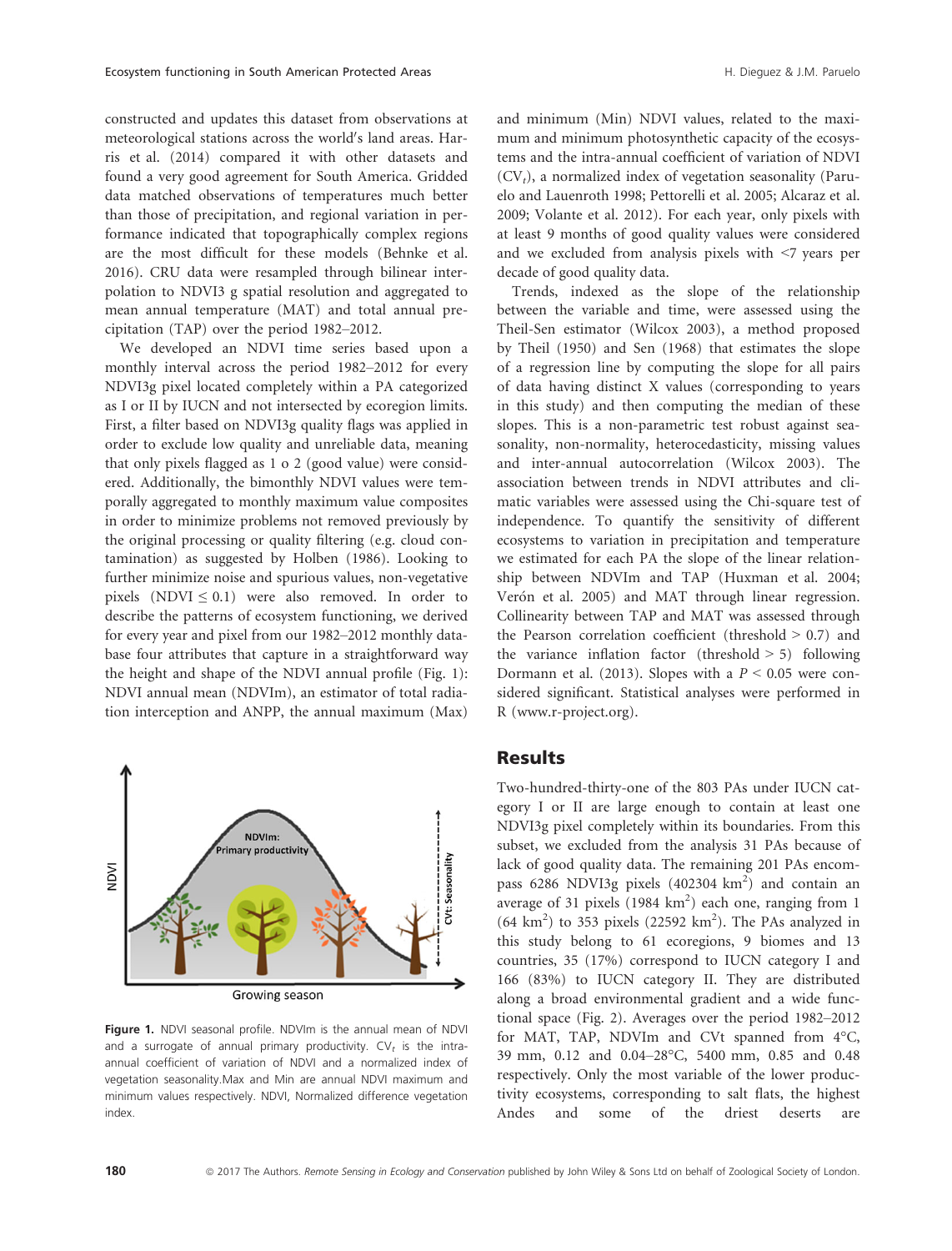

Figure 2. (A) Geographical distribution of the protected areas included in this study (in black), and their distribution in the context of (B) annual mean of NDVI (NDVIm) and intra-annual coefficient of variation of NDVI (CVt), (C) Mean annual temperature (MAT) and mean annual precipitation (MAP) for the period 1982–2012 and (D) the mean of five variables measuring direct and indirect human pressures on the environment within a 0–10 scale (Venter et al. 2016a,b). In grey are displayed 10,000 points randomly distributed over South America.

underrepresented in our dataset, because we purposely exclude non-vegetation areas and the fact that those systems have low coverage in the PAs network of South America (Juffe-Bignoli et al. 2014). Cumulative human footprint, indexed using land use, infrastructure and human access data, was considerably lower in protected than in unprotected areas (Fig. 2d).

Both NDVIm and CVt significantly increased over the period 1982–2012 in South American protected ecosystems. When comparing 2008–2012 versus 1982–1986 averages, NDVIm and  $CV_t$  increased 2.7% and 11,2%, respectively. Mean annual temperature showed a strong and significant positive trend over the period 1982–2012. The slope of the temporal trend of MAT for the 201 PAs jointly considered was 0.02°C.y-1. This value represent an average rise in MAT of 0.65°C during the past three decades. In contrast, TAP did not display a significant trend when considering together all PAs. At the individual PA level (Fig. 3 and Table 2), significant increases in NDVIm and MAT were dominant and the majority of the PAs showed non-significant changes in CVt and TAP. Upward trends in NDVIm were driven mostly by increases in Max, while increases in Min were less common. Max increases largely exceeded decreases, however, Min increases were scarce and Min decreases widespread. Chisquare test showed that trends in NDVIm were associated with trends in TAP  $(P < 0.0001)$  and MAT  $(P < 0.05)$ while CVt trends were independent of the trends observed in climatic variables.

Biomes differed in the magnitude and direction of the changes (Fig. 4). Significant increases in NDVIm and  $CV_t$  were more common than decreases, however non-significant changes were dominant. The proportion of surface under protection which showed increases in NDVIm ranged between 30% and 41% in tropical and subtropical biomes, in contrast, decreases in NDVIm were found in 17% of its grasslands, savannas and shrublands and in  $\leq$ 5% of its forests. A similar pattern was found for CV, in those biomes. The opposite occurred in flooded grasslands and savannas, where significant decreases in NDVIm exceeded the positives changes (26% vs. 9% of the total protected surface) and  $CV_t$  significantly increased in almost 60% of its area. Temperate grasslands, savannas and shrublands exhibited significant changes in NDVIm in only 8%, and in  $CV_t$  in 15% of its protected surface. More than 80% of the area located in PAs in mangroves, flooded grasslands and savannas, tropical and subtropical grasslands, savannas, shrublands and moist broadleaf forests showed significant increases in MAT, while in deserts and xeric shrublands and tropical and subtropical dry broadleaf forests the increase was significant in near 40% of the area. In contrast, montane grasslands and shrublands showed a significant decrease of MAT in 42% of its area. Regarding TAP, it significantly increased in 42% of temperate broadleaf and mixed forests and 13% of temperate grasslands, savannas and shrublands and decreased in 50% and 16% of tropical and subtropical dry broadleaf forests and grasslands, savannas and shrublands respectively, while more than 90% of the area located in the other biomes showed non-significant trends.

Interannual fluctuation in NDVIm was significantly related to interannual fluctuations in precipitation, mean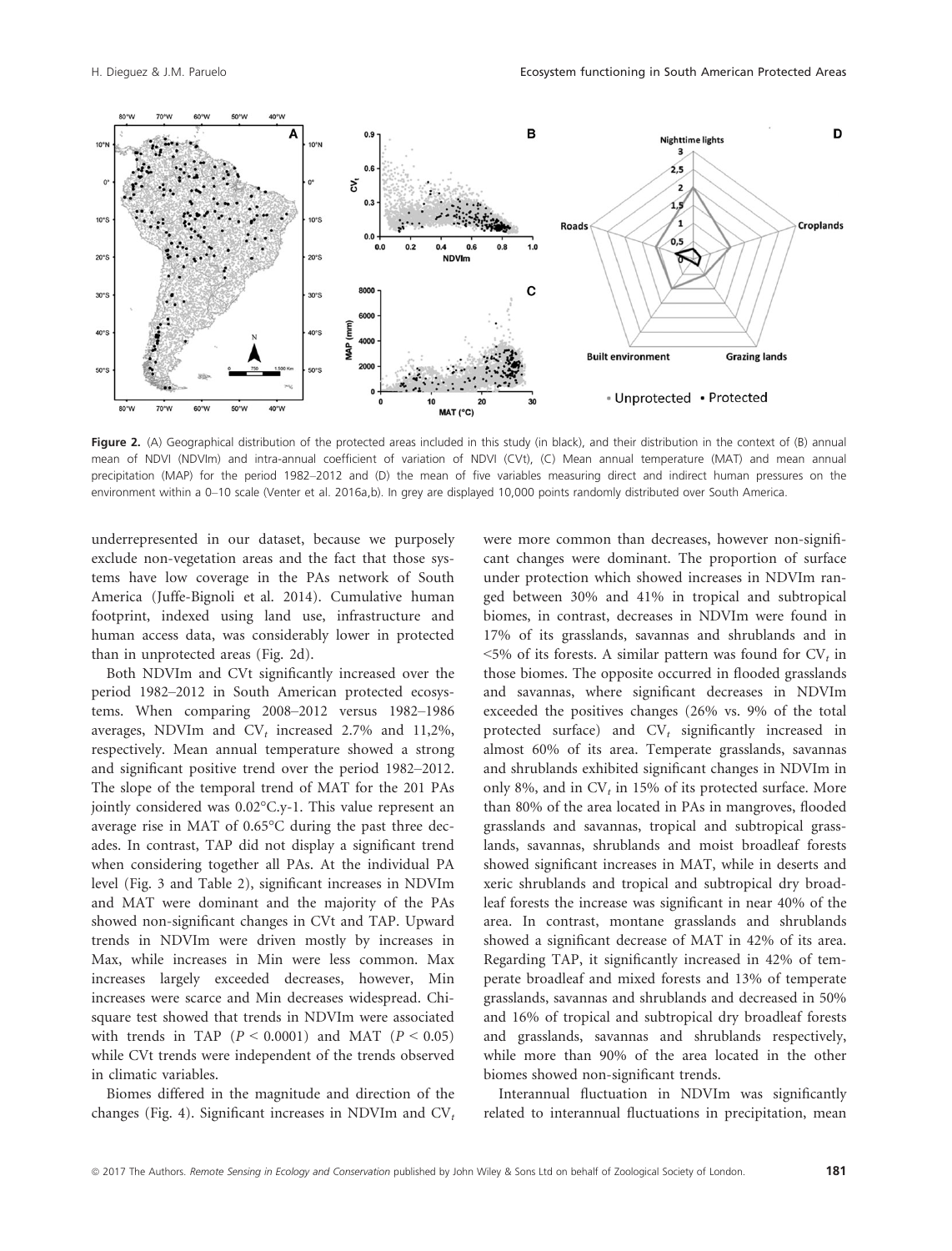

Figure 3. Spatial heterogeneity of temporal trends in NDVIm, CVt, Min, Max, TAP and MAT, and sensitivity of NDVIm to TAP and MAT fluctuations. Trends were indexed as the slope of the relation of the variable and time during the period 1982–2012. Sensitivities were indexed as the slope of the relationship of NDVIm and annual MAT or TAP across years for the period 1982–2012. Dots represent 201 protected areas corresponding to IUCN categories I or II and show significant positive (blue), non-significant (grey) or significant negative (red) values. NDVIm, NDVI annual mean; CV<sub>t</sub>, Intra-annual coefficient of variation of the NDVI; TAP, Total annual precipitation; MAT, Mean annual temperature; P<sub>s</sub>, Sensitivity of NDVIm to TAP interannual fluctuation; Ts, Sensitivity of NDVIm to MAT interannual fluctuation; TSMBF, Tropical & Subtropical Moist Broadleaf Forests; TSDBF, Tropical & Subtropical Dry Broadleaf Forests; TBMF, Temperate Broadleaf & Mixed Forests; TSGSS, Tropical & Subtropical Grasslands, Savannas & Shrublands; TGSS, Temperate Grasslands, Savannas & Shrublands; FGS, Flooded Grasslands & Savannas; MGS, Montane Grasslands & Shrublands; DXS, Deserts & Xeric Shrublands; M, Mangroves.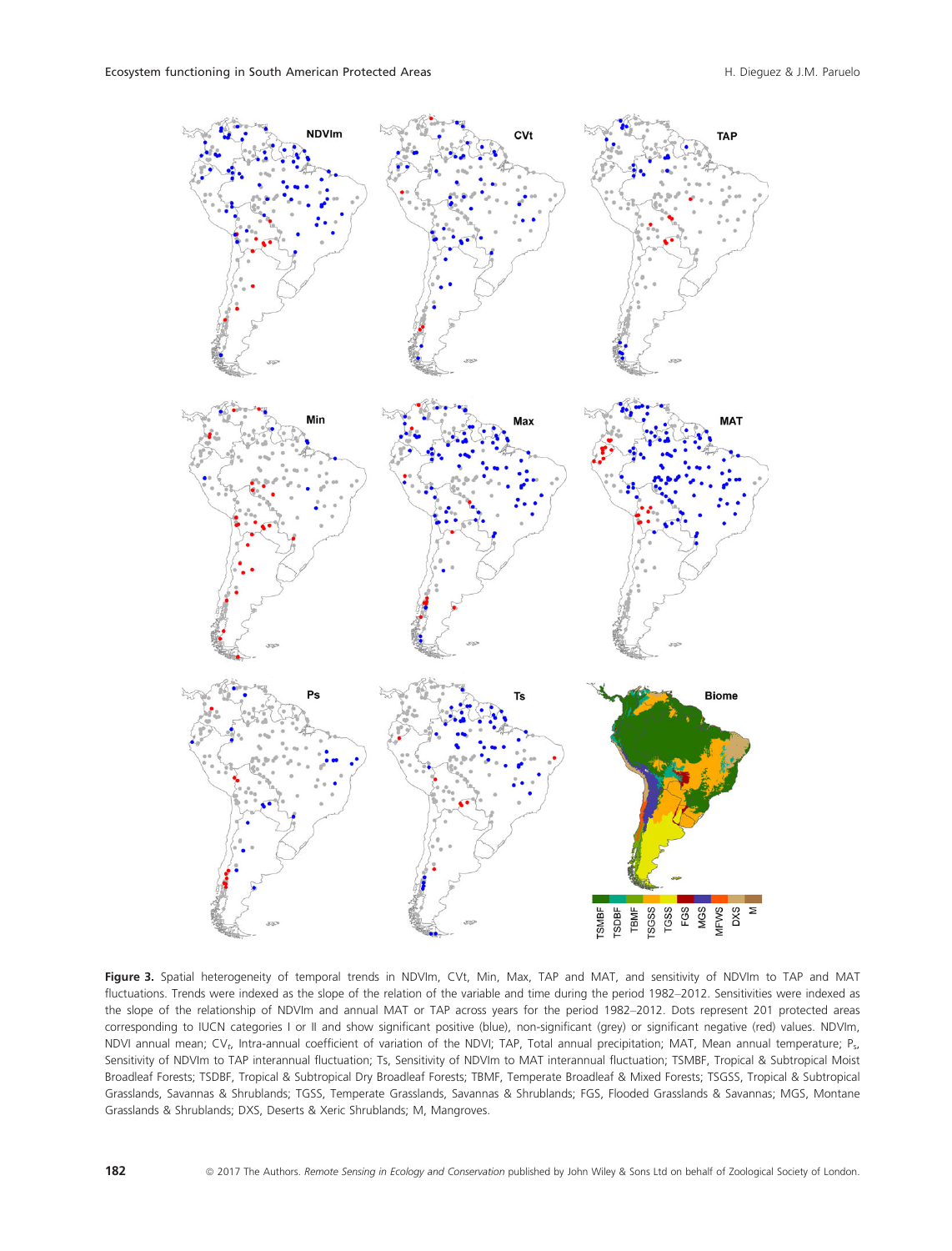**Table 2.** Count of protected areas ( $n = 201$ ) showing significant negative (-), non-significant (ns) and significant positive (+) trends in NDVI mean (NDVIm), Intra-annual coefficient of the variation of the NDVI (CV<sub>t</sub>), Total annual precipitation (TAP) and Mean annual temperature (MAT) across the period 1982–2012. Trends, indexed as the slope of the relationship between the variable and time, were assessed using the Theil-Sen estimator. Slopes with a P-value < 0.05 were considered significant.

|            |                                  | NDVI <sub>m</sub> |     |     | $CV_t$ |     |     | <b>TAP</b>   |    |        |
|------------|----------------------------------|-------------------|-----|-----|--------|-----|-----|--------------|----|--------|
|            |                                  |                   | ns  | $+$ |        | ns  | $+$ |              | ns | $^{+}$ |
| $CV_t$     |                                  |                   | 4   |     |        |     |     |              |    |        |
|            | ns                               | 3                 | 97  | 49  |        |     |     |              |    |        |
|            | $\ddot{}$                        | 7                 | 19  | 22  |        |     |     |              |    |        |
| <b>TAP</b> |                                  | $\overline{4}$    | 3   |     |        | 4   | 3   |              |    |        |
|            | Ns                               | 6                 | 105 | 60  | 4      | 128 | 39  |              |    |        |
|            | $\begin{array}{c} + \end{array}$ |                   | 12  | 11  |        | 17  | 6   |              |    |        |
| <b>MAT</b> | -                                | 1                 | 13  | 5   |        | 13  | 6   | $\mathbf{1}$ | 18 |        |
|            | ns                               | 4                 | 51  | 12  | 4      | 50  | 13  |              | 60 | 7      |
|            | $\begin{array}{c} + \end{array}$ | 5                 | 56  | 54  |        | 86  | 29  | 6            | 93 | 16     |

temperature or both climatic variables in 79 PAs (39%). Collinearity between MAT and TAP was below the recommended threshold in all cases. Significant relationships between NDVIm and precipitation across years were found in 31 PAs, being 22 direct and 9 inverse relationships. Significant relationships between NDVIm and temperature across years were found in 58 PAs, being 56 direct and 2 inverse relationships. Ten PAs showed significant relationships between NDVIm, precipitation and temperature across years. In general, arid and semiarid sites (e.g. PAs located in Argentine Patagonia and Brazilian Caatinga) responded positively to increases in precipitation and negatively to increases in temperature, while humid forests (e.g. temperate forests of Patagonia, and Amazonian tropical and subtropical forests) responded in the opposite way (Fig. 3). Detailed results of individual PAs are provided in the supplementary material.

# **Discussion**

In this article we analyzed c.  $402.300 \text{ km}^2$  of protected ecosystems in South America, an area equivalent to Paraguay, where some of the driest (Salar de Huasco, Chile) and wettest (Utria, Colombia) sites of the world are represented along with deserts, grasslands, savannas, dry forest and tropical rainforests. Our analysis enabled us to characterize changes on ecosystem functioning at a regional scale and provide a preliminary basis for predicting which ecosystems will change its productivity more rapidly and strongly in response to climate change, that is, those with the highest sensitivity and the largest changes in climatic variables. Increased productivity and higher seasonality, frequently climate driven, is the most common signal across the least modified areas of South American biomes. However, those sites where climate is becoming more arid (upward temperature and downward precipitation trends respectively) showed significant reductions in productivity. Warming and increased variability in precipitation is predicted by climate models (IPCC 2013), but changes in ecosystem functioning depend on the interactions among other factors such as nutrient availability, radiation and changes in plant community composition and structure. These interactions represent one of the largest uncertainties in projections of future ecosystem functioning change.

We found evidences for an increase in C gains (as indexed by NDVIm) during the last three decades over the majority of South American PAs, but concentrated on those located in the tropics and subtropics. An overall increase in C gains during the last decades in South America (assessed using AVHRR-NOAA datasets) was previously reported (Nemani et al. 2003; Paruelo et al. 2004; Baldi et al. 2008; Beck et al. 2011). Long term field monitoring plots also showed a similar pattern (Phillips et al. 1998). Nemani et al. (2003) related C gains increases with the release of climatic constraints, such as declining cloud cover in the Amazon. Mueller et al. (2014) suggested that land use practices could be behind NDVI trends and found that positive trends were associated with intensive land use. In relation with land use, more detailed analysis showed that land clearing for agriculture and overgrazing could be responsive of a reduction in C gains across years while afforestation generated NDVI upward trends (Paruelo et al. 2004; Baldi et al. 2008; Eastman et al. 2013; Vassallo et al. 2013; Texeira et al. 2015). Carbon gains increases should be considered with caution regarding C balances. Net C balance outcomes are less clear since respiration frequently shows stronger sensitivity to warming (Heimann and Reichstein 2008) and therefore C losses can potentially offset C gains (Crowther et al. 2016). On the other hand, ecosystem services provision and biodiversity can be compromised by the decrease in C gains observed in some arid and semiarid sites (Paruelo et al. 2016). Other causes may be invoked for changes in C gains (e.g.  $CO<sub>2</sub>$  fertilization, biological invasions, increased N deposition) and deserve further investigation (Zhu et al. 2016).

Focusing on protected areas, and hence minimizing land use effects, we found correlative evidence of a positive relationship between C gains trends and temperature and precipitation trends. However, although in different frequency, all possible combination between trends in NDVIm and trends in TAP or MAT were found, supporting the idea that the response to climatic variables varies among ecosystems. While the release of climatic constraints can be true for tropical and subtropical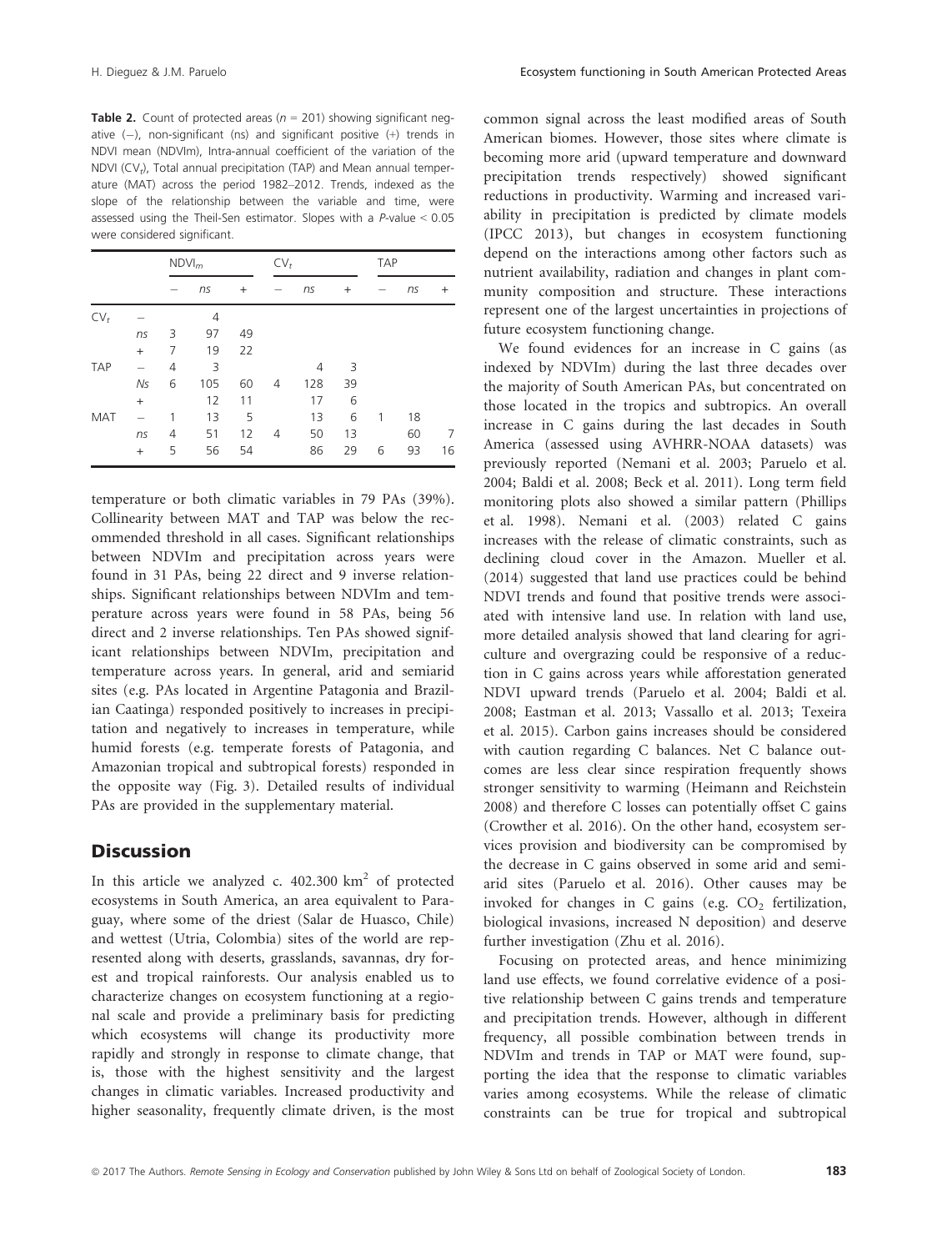

Figure 4. Proportion of area (%) showing significant positive (blue), non-significant (white) and significant negative (red) trends per biome. Trends were indexed as the slope of the relation of the variable and time during the period 1982–2012. Only pixels not intersected by biome boundaries were considered. NDVIm, NDVI annual mean; CV<sub>t</sub>, Intra-annual coefficient of variation of the NDVI. TAP, Total annual precipitation; MAT, Mean annual temperature; TSMBF, Tropical & Subtropical Moist Broadleaf Forests; TSDBF, Tropical & Subtropical Dry Broadleaf Forests; TBMF, Temperate Broadleaf & Mixed Forests; TSGSS, Tropical & Subtropical Grasslands Savannas & Shrublands; TGSS, Temperate Grasslands, Savannas & Shrublands; FGS, Flooded Grasslands & Savannas; MGS, Montane Grasslands & Shrublands; DXS, Deserts & Xeric Shrublands; M, Mangroves.

ecosystems, increases in temperature and decreasing precipitation can be limiting productivity in some temperate and semiarid sites. Upward trends in NDVI intraannual coefficient of variation, which means a higher variation of the primary productivity through the year, largely exceeded decreases, however non-significant trends were dominant. Seasonality increases when minimum NDVI becomes lower and/or maximum NDVI becomes higher. As for NDVIm, increases in CVt were driven mostly by increases in Max, which is related to an increase in productivity during the growing season, with the dormant season not being modified. We were unable to find a climatic association with  $CV_t$  shifts, probably because of the coarse temporal scale of our analysis, however we found a significant positive association between Min and TAP changes and Max and MAT changes. It has been suggested that vegetation seasonality is profoundly impacted by land use change, with significant increases after land clearing for agriculture (Guerschman et al. 2003; Volante et al. 2012), but other drivers not related to land conversion were also identified (Eastman et al. 2013). Our results, gathered on more natural, less modified ecosystems support the idea that other factors than direct human interventions may be operating on generating changes in seasonality. Seasonality changes attributed to land transformation (e.g. Baldi et al. 2008) can be confounded or overestimated if concurrent seasonality changes in natural systems are not taken into account. Furthermore, as regarding C gains decreases, seasonality increases can compromise ecosystem services provision and biodiversity (Paruelo et al. 2016).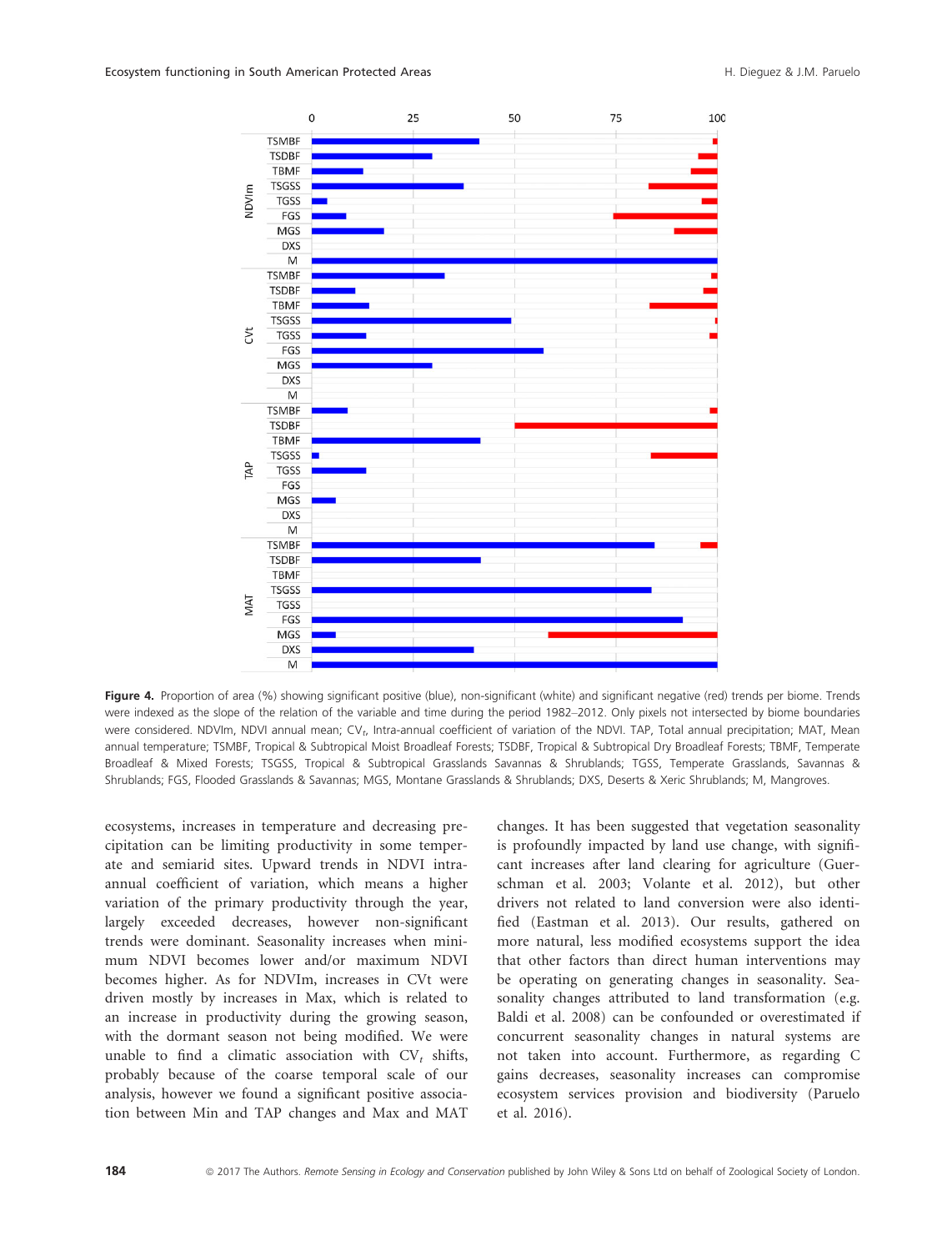Interannual variation in climatic variables significantly accounted for interannual variation in NDVIm in only 40% of the sites. This can be the outcome of several biogeochemical and vegetation constraints on the response to climatic fluctuations (Fernández 2007). These results are similar to the findings of other analyses based on remote sensing (Schultz and Halpert 1993; Ichii et al. 2002) and field studies performed in the northern hemisphere (e.g. Sala et al. 2012; Mowll et al. 2015). Besides intrinsic differences in sensitivity to changes in climate, other factors related to the temporal scale and not considered in this analysis (e.g. lags that result from legacies of previous years, seasonality, timing and intensity of extreme events) can explain the lack of response of some ecosystems to climatic fluctuation. Furthermore, aspects related to non-linearity or thresholds in the response of productivity to climatic variables may not be captured in our analysis. However, our results regarding C gains sensitivity to climatic fluctuations is coherent with ecosystem-level field experimental evidence and landscape-level observations. Productivity and precipitation changes were found to be positively linked in arid or semiarid lands (Zhao and Running 2010; Wu et al. 2011; Pettorelli et al. 2012) being drier ecosystems more sensitive to increased precipitation (Huxman et al. 2004). The temporal coupling of vegetation activity and water availability was previously reported over the Caatinga region of northeast Brazil by Barbosa et al. (2006) and over Patagonia by Jobbagy et al. (2002). The reduction in C gains related to increased precipitation observed in the forests over the Southern Andes (Fig. 3) can be the result of an extended snow cover during those years with precipitation above the mean. This negative correlation was observed in northern high-latitudes and mountainous regions of the world (Los et al. 2001). Warming increased productivity in cold or not water-limited ecosystems (Rustad et al. 2001; Goetz et al. 2005) as observed in high latitudes and altitudes, and in tropical forests in this study. A reduction in C gains can be expected after heat waves or combined with drought (Ciais et al. 2005; Wu et al. 2011). But despite the significant rise in mean temperature observed during the last decades over the Amazon (Fig. 3), our results showed upward trends in tropical forests C gains. Furthermore, we found a positive response of C gains to increases in temperature which mean that the thermal limit of tropical forests would not be reached yet, as it was suggested for other tropical forests (Clark et al. 2003). We found a large amount of C gains interannual variability not explained by variability in climatic variables (not shown). Other interacting factors such as nutrient availability, radiation (Nemani et al. 2003; Seddon et al. 2016) and changes in plant community composition and structure (Wilcox et al. 2016) should be taken into account and deserves further investigation.

### Conclusion

We found that warming, increased productivity and higher seasonality are the most common signals of environmental change across South American biomes. Furthermore, we provided empirical evidence of a positive relationship between changes in C gains and changes in climate (temperature and precipitation) for the least modified ecosystems in South America. Our results provide a preliminary basis for predicting which ecosystems will change its productivity more rapidly and strongly in response to climate change, that is, those with the highest sensitivity and the largest changes in climatic variables (Fig. 3). Interestingly, we found that functional consequences of climate change can be similar to those expected from land use/cover changes (e.g. land clearing for agriculture). We advocate the use of PAs as a reference situation (Garbulsky and Paruelo 2004) to track the effects of climate change (Pettorelli et al. 2012).

Atmospheric deposition networks, maps of invasive species and a better understanding of the mechanisms which modulate the response of different ecosystems to increased atmospheric  $CO<sub>2</sub>$ , will help to comprehend the effects of Global Change on ecosystem functioning. Such studies need to be complemented with more detailed analyses, based on experiments and modeling studies. Natural experiments, where some factors are fixed across environmental gradients (e.g. land use in protected areas or vegetation type in widely distributed forest plantations), represent an attractive approach to gain insights into short and long-term effects, and also spatial heterogeneity, of environmental changes on ecosystems. Such natural experiments can be used to disentangle the relative importance of factors such as land use, climatic and biogeochemical changes driving ecosystem functioning to improve forecast of vegetation change, and hence, ecosystem services provision.

### Acknowledgements

We thank Sebastian Aguiar and Marcos Texeira for assistance during data gathering and analysis. Sebastian Aguiar, Gervasio Piñeiro, Santiago Verón and anonymous referees generously made valuable comments and suggestions that improved our paper. This work was carried out with the aid of a grant from the Inter-American Institute for Global Change Research (IAI) CRN3095 which is supported by the US National Science Foundation (Grant GEO-1128040). CONICET and UBA provided additional funds.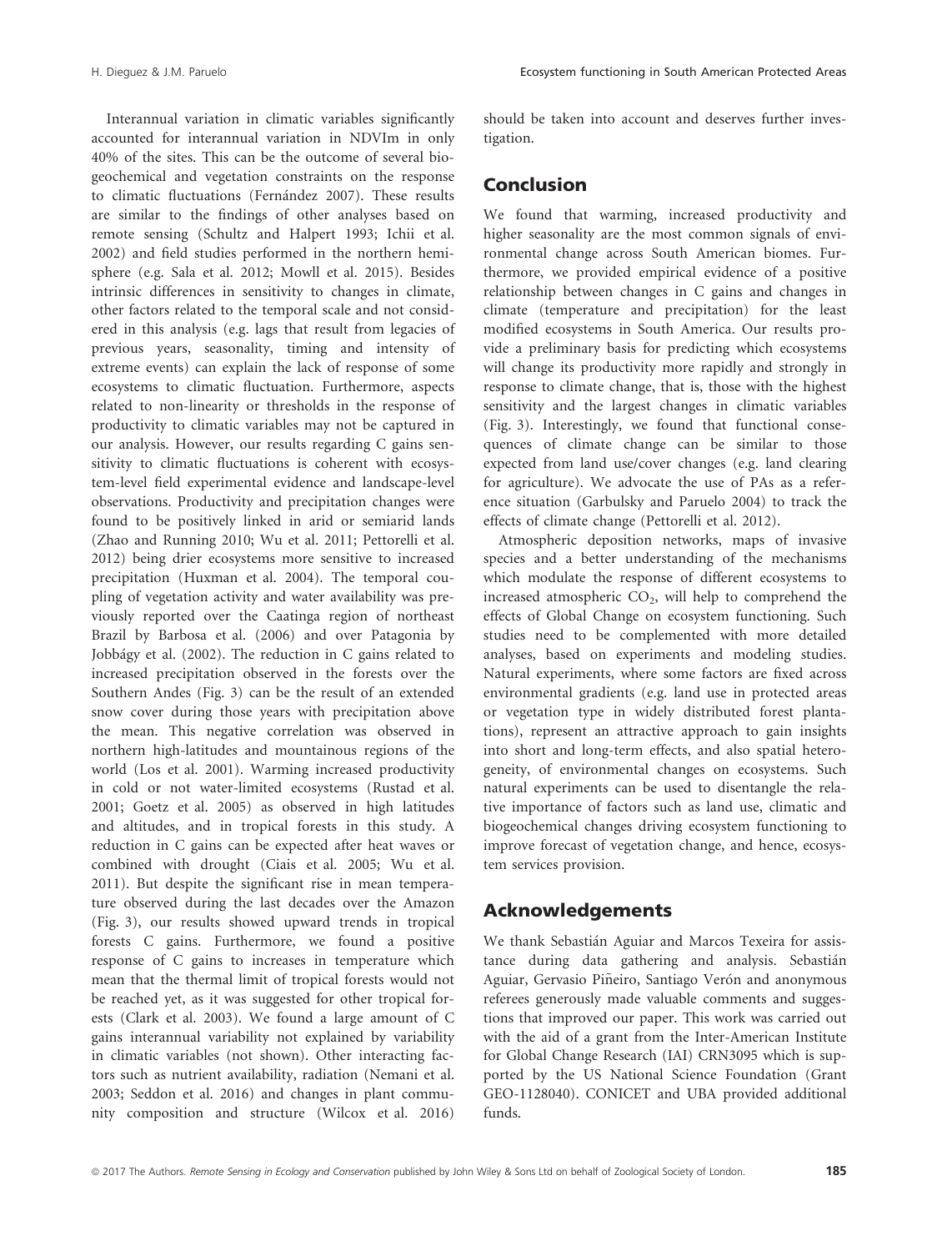#### References

- Alcaraz, D., J. Cabello, J. Paruelo, and M. Delibes. 2009. Use of descriptors of ecosystem functioning for monitoring a national park network: a remote sensing approach. Environ. Manage. 43, 38–48.
- Alcaraz-Segura, D., J. Cabello, J. M. Paruelo, and M. Delibes. 2008. Trends in the surface vegetation dynamics of the national parks of Spain as observed by satellite sensors. Appl. Veg. Sci. 11, 431–440.
- Alcaraz-Segura, D., E. Liras, S. Tabik, J. Paruelo, and J. Cabello. 2010. Evaluating the consistency of the 1982-1999 NDVI trends in the Iberian Peninsula across four time-series derived from the AVHRR sensor: LTDR, GIMMS, FASIR, and PAL-II. Sensors 10, 1291–1314.
- Alcaraz-Segura, D., J.M. Paruelo, H.E. Epstein, and J. Cabello. 2013. Environmental and human controls of ecosystem functional diversity in temperate South America. Remote Sens., 5, 127–154.
- Baldi, G., M. D. Nosetto, R. Aragón, F. Aversa, J. M. Paruelo, and E. G. Jobbagy. 2008. Long-term satellite NDVI data sets: evaluating their ability to detect ecosystem functional changes in South America. Sensors 8, 5397–5425.
- Barbosa, H. A., A. R. Huete, and W. E. Baethgen. 2006. A 20 year study of NDVI variability over the northeast region of Brazil. J. Arid Environ. 67, 288–307.
- Barral, M. P., and N. Maceira. 2012. Land-use planning based on ecosystem service assessment: a case study in the Southeast Pampas of Argentina. Agric. Ecosyst. Environ. 154, 34–43.
- Beck, H. E., T. R. McVicar, A. I. J. M. van Dijk, J. Schellekens, R. A. M. de Jeu, and L. A. Bruijnzeel. 2011. Global evaluation of four AVHRR–NDVI data sets: intercomparison and assessment against Landsat imagery. Remote Sens. Environ. 115, 2547–2563.
- Behnke, R., S. Vavrus, A. Allstadt, T. Albright, W. E. Thogmartin, and V. C. Radeloff. 2016. Evaluation of downscaled, gridded climate data for the conterminous United States. Ecol. Appl. 26, 1338–1351.
- Boisvenue, C., and S. W. Running. 2006. Impacts of climate change on natural forest productivity - evidence since the middle of the 20th century. Glob. Change Biol. 12, 862–882.
- Cabello, J., N. Fernández, D. Alcaraz-Segura, C. Oyonarte, G. Pineiro, A. Altesor, et al. 2012. The ecosystem functioning ~ dimension in conservation: insights from remote sensing. Biodivers. Conserv. 21, 3287–3305.
- Carreño, L., F. C. Frank, and E. F. Viglizzo. 2012. Tradeoffs between economic and ecosystem services in Argentina during 50 years of land-use change. Agric. Ecosyst. Environ. 154, 68–77.
- Ciais, P., M. Reichstein, N. Viovy, A. Granier, J. Ogee, V. Allard, et al. 2005. Europe-wide reduction in primary productivity caused by the heat and drought in 2003. Nature 2003, 529–533.
- Clark, D. A., S. C. Piper, C. D. Keeling, and D. B. Clark. 2003. Tropical rain forest tree growth and atmospheric carbon dynamics linked to interannual temperature variation during 1984-2000. Proc. Natl Acad. Sci. USA 100, 5852–5857.
- Cook, J., N. Oreskes, P. T. Doran, W. R. L. Anderegg, B. Verheggen, E. W. Maibach, et al. 2016. Consensus on consensus: a synthesis of consensus estimates on humancaused global warming. Environ. Res. Lett. 11, 048002.
- Costanza, R. 1992. Towards an operational definition of ecosystem health. In R. Costanza, B. G. Norton, B. D. Haskell, eds. Ecosystem health: new goals for environmental management.Island Press, Washington, D.C.
- Crowther, T. W., K. E. O. Todd-Brown, C. W. Rowe, W. R. Wieder, J. C. Carey, M. B. Machmuller, et al. 2016. Quantifying global soil carbon losses in response to warming. Nature 540, 104–108.
- Cumming, G. S., C. R. Allen, N. C. Ban, D. Biggs, H. C. Biggs, D. H. M. Cumming, et al. 2015. Understanding protected area resilience: a multi-scale, social-ecological approach. Ecol. Appl. 25, 299–319.
- DeFries, R., J. Foley, and G. P. Asner. 2004. Land use choices: balancing human needs and ecosystem function. Front. Ecol. Environ. 2, 249–257.
- Di Bella, C., J. M. Paruelo, J. E. Becerra, C. Bacour, and F. Baret. 2004. Effect of senescent leaves on NDVI-based estimates of fAPAR: experimental and modelling evidences. Int. J. Remote Sens. 25, 5415–5427.
- Dormann, C. F., J. Elith, S. Bacher, C. Buchmann, G. Carl, G. Carre, et al. 2013. Collinearity: a review of methods to deal with it and a simulation study evaluating their performance. Ecography 36, 27–46.
- Dudley, N. (ed.) (2008) Guidelines for Applying Protected Area Management Categories. IUCN, Gland, Switzerland. x + 86pp. ISBN: 978-2-8317-1086-0.
- Dudley, N., K. MacKinnon, and S. Stolton. 2014. The role of protected areas in supplying ten critical ecosystem services in drylands: a review. Biodiversity 15, 178–184.
- Eastman, J., F. Sangermano, E. Machado, J. Rogan, and A. Anyamba. 2013. Global trends in seasonality of normalized difference vegetation index (NDVI), 1982–2011. Remote Sens. 5, 4799–4818.
- Fernández, R. 2007. On the frequent lack of response of plants to rainfall events in arid areas. J. Arid Environ. 68, 688–691.
- Foley, J. A., R. DeFries, G. P. Asner, C. Barford, G. Bonan, S. R. Carpenter, et al. 2005. Global Consequences of land use. Science 309, 570–574.
- Garbulsky, M. F., and J. M. Paruelo. 2004. Remote sensing of protected areas to derive baseline vegetation functioning characteristics. J. Veg. Sci. 15, 711–720.
- Goetz, S. J., A. G. Bunn, G. J. Fiske, and R. A. Houghton. 2005. Satellite-observed photosynthetic trends across boreal North America associated with climate and fire disturbance. Proc. Natl Acad. Sci. USA 102, 13521–13525.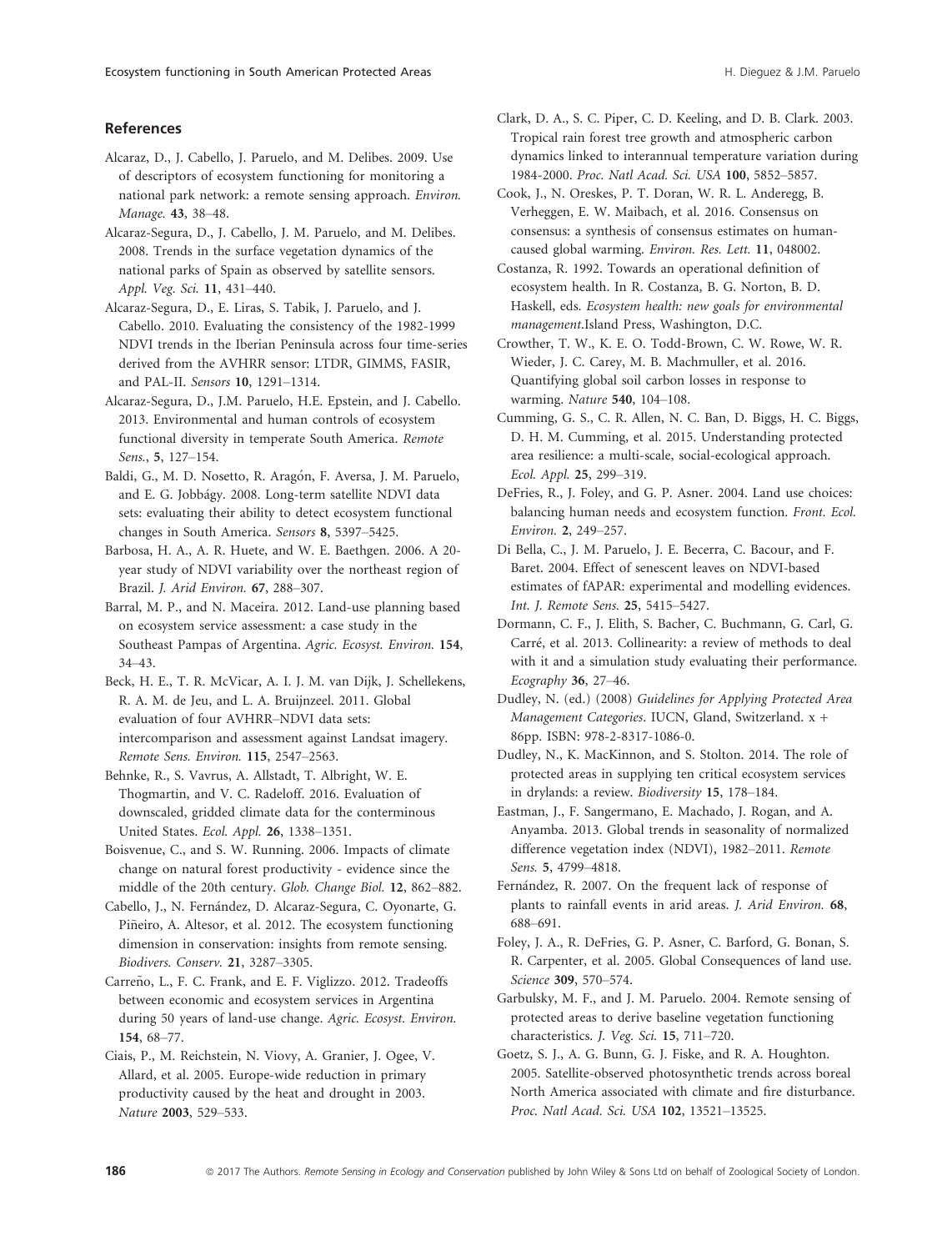Goward, S. N., and S. D. Prince. 1995. Transient effects of climate on vegetation dynamics: satellite observations. J. Biogeogr. (United Kingdom) 22, 549–563.

Guerschman, J. P., J. M. Paruelo, and I. C. Burke. 2003. Land use impacts on the normalized difference vegetation index in temperate Argentina. Ecol. Appl. 13, 616–628.

Hansen, M. C., P. V. Potapov, R. Moore, M. Hancher, S. A. Turubanova, A. Tyukavina, et al. 2013. High-resolution global maps of 21st-century forest cover change. Science (New York, N.Y.) 342, 850–853.

Harris, I., P. D. Jones, T. J. Osborn, and D. H. Lister. 2014. Updated high-resolution grids of monthly climatic observations - the CRU TS3.10 Dataset. Int. J. Climatol. 34, 623–642.

Heimann, M., and M. Reichstein. 2008. Terrestrial ecosystem carbon dynamics and climate feedbacks. Nature 451, 289–292.

Hicke, J. A., G. P. Asner, J. T. Randerson, C. Tucker, S. Los, R. Birdsey, et al. 2002. Trends in North American net primary productivity derived from satellite observations, 1982-1998. Global Biogeochem. Cycles 16, 1–15.

Hilker, T., A. I. Lyapustin, C. J. Tucker, F. G. Hall, R. B. Myneni, Y. Wang, et al. 2014. Vegetation dynamics and rainfall sensitivity of the Amazon. Proc. Natl Acad. Sci. USA 111, 16041–16046.

Hoekstra, J. M., T. M. Boucher, T. H. Ricketts, and C. Roberts. 2005. Confronting a biome crisis: global disparities of habitat loss and protection. Ecol. Lett. 8, 23–29.

Holben, B. 1986. Characteristics of maximum value composite images from temporal AVHRR data. Int. J. Remote Sens. 7, 1417–1434.

Huntington, T. 2006. Evidence for intensification of the global water cycle: review and synthesis. J. Hydrol. 319, 83–95.

Huxman, T. E., M. D. Smith, P. A. Fay, A. K. Knapp, M. R. Shaw, M. E. Loik, et al. 2004. Convergence across biomes to a common rain-use efficiency. Nature 429, 651–654.

Ichii, K., A. Kawabata, and Y. Yamaguchi. 2002. Global correlation analysis for NDVI and climatic variables and NDVI trends: 1982–1990. Int. J. Remote Sens. 23, 3873–3878.

IPCC. 2007. Climate change 2007. Synthesis report, summary for policymakers. Avaliable at: [http://www.ipcc.ch/ipcc](http://www.ipcc.ch/ipccreports/ar4-syr.htm) [reports/ar4-syr.htm.](http://www.ipcc.ch/ipccreports/ar4-syr.htm)

IPCC. 2013. Summary for policymakers. in T. F. Stocker, D. Qin, G.-K. Plattner, M. Tignor, S. K. Allen, J. Boschung, A. Nauels, Y. Xia, V. Bex, P. M. Midgley, eds. Climate Change 2013: the physical science basis. contribution of working group i to the fifth assessment report of the intergovernmental panel on climate change. Cambridge University Press, Cambridge, United Kingdom and New York, NY.

Jobbágy, E. G., O. E. Sala, and J. M. Paruelo. 2002. Patterns and controls of primary production in the Patagonian steppe: a remote sensing approach. Ecology 83, 307–319.

Juffe-Bignoli, D., N. D. Burgess, H. Bingham, E. M. S. Belle, M. G. de Lima, M. Deguignet, et al. 2014. Protected planet report 2014. UNEP-WCMC, Cambridge, UK.

Kerr, J. T., and M. Ostrovsky. 2003. From space to species: ecological applications for remote sensing. Trends Ecol. Evol. 18, 299–305.

Lauenroth, W. K., and O. E. Sala. 1992. Long-term forage production of north american shortgrass steppe. Ecol. Appl. 2, 397–403.

Leisher, C., J. Touval, S. Hess, T. Boucher, and L. Reymondin. 2013. Land and forest degradation inside protected areas in Latin America. Diversity 5, 779–795.

Lieth, H. 1973. Primary production: terrestrial ecosystems. Human Ecol. 1, 303–332.

Lopoukhine, N., N. Crawhall, N. Dudley, P. Figgis, C. Karibuhoye, D. Laffoley, et al. 2012. Protected areas: providing natural solutions to 21st Century challenges. S.A.P.I.EN.S. 5.2, 116-131.

Los, S. O., G. J. Collatz, L. Bounoua, P. J. Sellers, and C. J. Tucker. 2001. global interannual variations in sea surface temperature and land surface vegetation, air temperature, and precipitation. J. Clim. 14, 1535–1549.

Mann, M. E., Z. Zhang, M. K. Hughes, R. S. Bradley, S. K. Miller, S. Rutherford, et al. 2008. Proxy-based reconstructions of hemispheric and global surface temperature variations over the past two millennia. Proc. Natl Acad. Sci. 105, 13252–13257.

McNaughton, S. J., M. Oesterheld, D. A. Frank, and K. J. Williams. 1989. Ecosystem-level patterns of primary productivity and herbivory in terrestrial habitats. Nature 341, 142–144.

Monteith, J. L. 1972. Solar radiation and productivity in tropical ecosystems. J. Appl. Ecol. 9, 747–766.

Mowll, W., D. M. Blumenthal, K. Cherwin, A. Smith, A. J. Symstad, L. T. Vermeire, et al. 2015. Climatic controls of aboveground net primary production in semi-arid grasslands along a latitudinal gradient portend low sensitivity to warming. Oecologia 177, 959–969.

Mueller, T., G. Dressler, C. Tucker, J. Pinzon, P. Leimgruber, R. Dubayah, G. et al. 2014. Human Land-Use Practices Lead to Global Long-Term Increases in Photosynthetic Capacity. Remote Sens., 6, 5717–5731.

Myers, N., R. A. Mittermeier, C. G. Mittermeier, G. A. B. da Fonseca, and J. Kent. 2000. Biodiversity hotspots for conservation priorities. Nature 403, 853–858.

Nelson, E. J., P. Kareiva, M. Ruckelshaus, K. Arkema, G. Geller, E. Girvetz, et al. 2013. Climate change's impact on key ecosystem services and the human well-being they support in the US. Front. Ecol. Environ. 11, 483-893.

Nemani, R. R., C. D. Keeling, H. Hashimoto, W. M. Jolly, S. C. Piper, C. J. Tucker, et al. 2003. Climate-Deriven increases in global terrestrial net primary production from 1982 to 1999. Science 300, 1560–1563.

Odum, E. P. 1969. The strategy of ecosystem development. Science 164, 262–270.

Olson, D. M., E. Dinerstein, E. D. Wikramanayake, N. D. Burgess, G. V. N. Powell, E. C. Underwood, et al. 2001.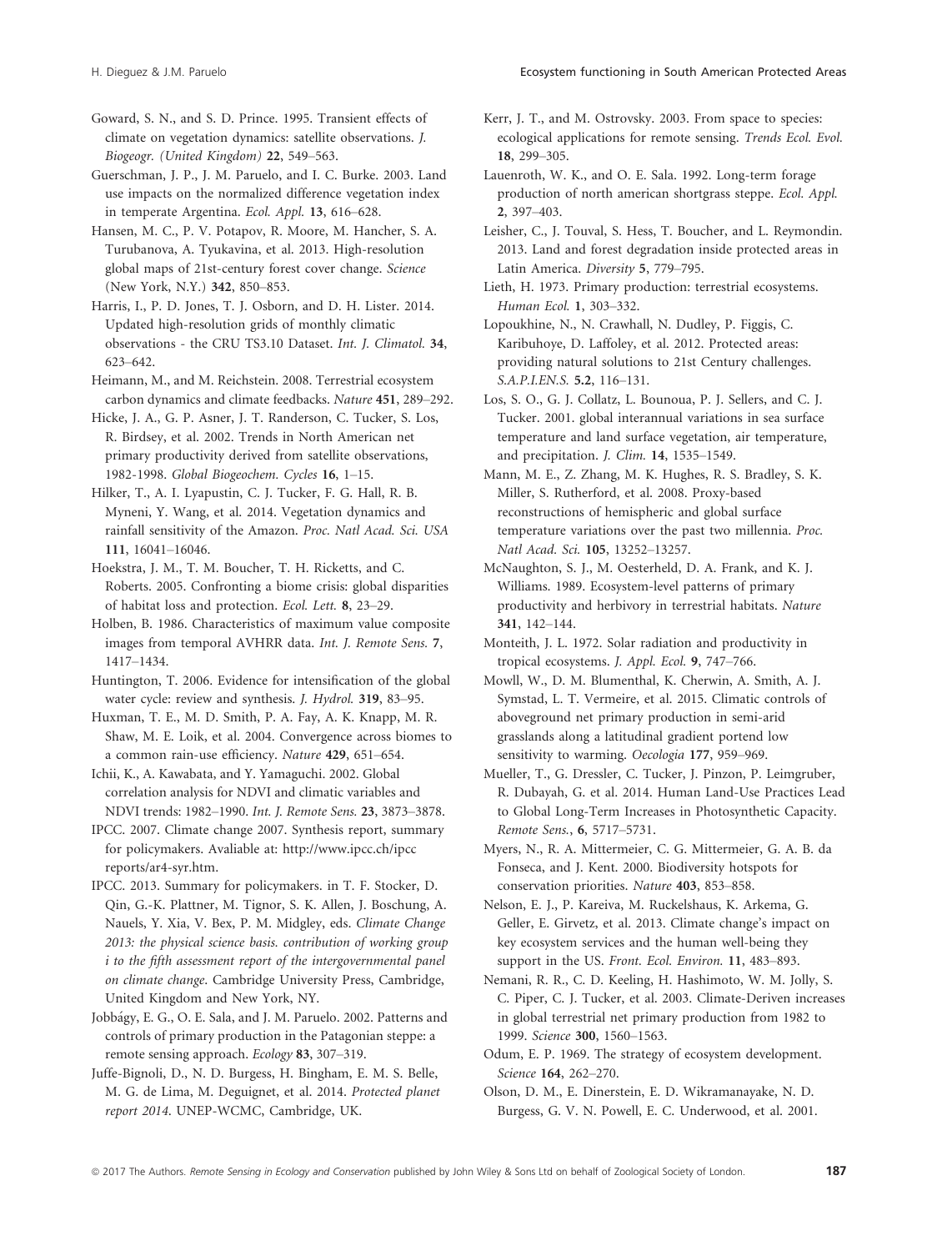Terrestrial ecoregions of the world: a new map of life on earth. Bioscience 51, 933.

Paruelo, J. M., and W. K. Lauenroth. 1998. Interannual variability of NDVI and its relationship to climate for North American shrublands and grasslands. J. Biogeogr. 25, 721– 733.

Paruelo, J. M., H. E. Epstein, W. K. Lauenroth, and I. C. Burke. 1997. ANPP estimates from NDVI for the central grassland region of the US. Ecology 78, 953–958.

Paruelo, J. M., M. F. Garbulsky, J. P. Guerschman, and E. G. Jobbagy. 2004. Two decades of normalized difference vegetation index changes in South America: identifying the imprint of global change. Int. J. Remote Sens. 25, 2793–2806.

Paruelo, J. M., M. Texeira, L. Staiano, M. Mastrángelo, L. Amdan, and F. Gallego. 2016. An integrative index of ecosystem services provision based on remotely sensed data. Ecol. Ind. 71, 145–154.

Pettorelli, N. 2013. The normalized difference vegetation index. Oxford University Press, Oxford, UK.

Pettorelli, N., J. O. Vik, A. Mysterud, J. M. Gaillard, C. J. Tucker, and N. C. Stenseth. 2005. Using the satellite-derived NDVI to assess ecological responses to environmental change. Trends Ecol. Evol. 20, 503–510.

Pettorelli, N., A. L. M. Chauvenet, J. P. Duffy, W. A. Cornforth, A. Meillere, and J. E. M. Baillie. 2012. Tracking the effect of climate change on ecosystem functioning using protected areas: Africa as a case study. Ecol. Ind. 20, 269– 276.

Phillips, O. L., Y. Malhi, N. Higuchi, W. F. Laurance, P. V. Nunez, R. M. Vasquez, et al. 1998. Changes in the carbon balance of tropical forests: evidence from long-term plots. Science 282, 411–439.

Piñeiro, G., M. Oesterheld, and J. M. Paruelo. 2006. Seasonal variation in aboveground production and radiation use efficiency of temperate rangelands estimated through remote sensing. Ecosystems 9, 357–373.

Pinzon, J., and C. Tucker. 2014. A Non-Stationary 1981– 2012 AVHRR NDVI3 g Time Series. Remote Sens. 6, 6929–6960.

Potter, C. S., J. T. Randerson, C. B. Field, P. A. Matson, P. M. Vitousek, H. A. Mooney, et al. 1993. Terrestrial ecosystem production: a process model based on global satellite and surface data. Global Biogeochem. Cycles 7, 811–841.

Ruimy, A., B. Saugier, and G. Dedieu. 1994. Methodology for the estimation of terrestrial net primary production from remotely sensed data. J. Geophys. Res. 99, 5263–5283.

Rustad, L. 2008. The response of terrestrial ecosystems to global climate change: towards an integrated approach. Sci. Total Environ. 404, 222–235.

Rustad, L., J. Campbell, G. Marion, R. Norby, M. Mitchell, A. Hartley, et al. 2001. A meta-analysis of the response of soil respiration, net nitrogen mineralization, and aboveground plant growth to experimental ecosystem warming. Oecologia 126, 543–562.

Sala, O. E., F. S. III Chapin, J. J. Armesto, E. Berlow, J. Bloomfield, R. Dirzo, et al. 2000. Global biodiversity scenarios for the year 2100. Science 287, 1770–1774.

Sala, O. E., L. A. Gherardi, L. Reichmann, E. Jobbagy, and D. Peters. 2012. Legacies of precipitation fluctuations on primary production: theory and data synthesis. Philos. Trans. Royal Soc. Lond. B Biol. Sci. 367, 3135–3144.

Schlesinger, W. H. 1997. An analysis of global change. 2nd ed.Biogeochemistry. Academic Press, San Diego.

Schultz, P. A., and M. S. Halpert. 1993. Global correlation of temperature, NDVI and precipitation. Adv. Space Res. 13, 277–280.

Seddon, A. W. R., M. Macias-Fauria, P. R. Long, D. Benz, and K. J. Willis. 2016. Sensitivity of global terrestrial ecosystems to climate variability. Nature 531, 229–232.

Sellers, P. J., S. O. Los, C. J. Tucker, C. O. Justice, D. A. Dazlich, G. J. Collatz, et al. 1996. A revised land surface parameterization (Sib2) for atmospheric Gcms. Part II: the generation of global fields of terrestrial biophysical parameters from satellite data. *J. Clim.* 9, 706-737.

Sen, P. K. 1968. estimates of the regression coefficient based on kendall's tau. J. Am. Stat. Assoc. 63, 1379–1389.

Skansi, M., M. Brunet, J. Sigró, E. Aguilar, J. Arevalo Groening, O. Bentancur, et al. 2013. Warming and wetting signals emerging from analysis of changes in climate extreme indices over South America. Global Planet. Change 100, 295–307.

Song, Y., M. Ma, and F. Veroustraete. 2010. Comparison and conversion of AVHRR GIMMS and SPOT VEGETATION NDVI data in China. Int. J. Remote Sens. 31, 2377–2392.

Spiecker, H. 1999. Overview of recent growth trends in European forests. Water Air Soil Pollut. 116, 33–46.

Texeira, M., M. Oyarzabal, G. Pineiro, S. Baeza, and J. M. Paruelo. 2015. Land cover and precipitation controls over long-term trends in carbon gains in the grassland biome of South America. Ecosphere 6:art196.

Theil, H. 1950. A rank-invariant method of linear and polynomial regression analysis. Indagationes Mathematicae 12, 85–91.

Tucker, C. J., J. E. Pinzon, M. E. Brown, D. Slayback, E. W. Pak, R. Mahoney, et al. 2005. An extended AVHRR 8-km NDVI data set compatible with MODIS and SPOT vegetation NDVI Data. Int. J. Remote Sens. 26, 4485–4498.

UN. 2011. The Millennium Development Goals Report 2011: Statistical Annex. (United Nations, Ed.). New York, USA.

Vassallo, M. M., H. D. Dieguez, M. F. Garbulsky, E. G. Jobbagy, and J. M. Paruelo. 2013. Grassland afforestation impact on primary productivity: a remote sensing approach. Appl. Veg. Sci. 16, 390–403.

Venter, O., E. W. Sanderson, A. Magrach, J. R. Allan, J. Beher, K. R. Jones, et al. 2016a. Sixteen years of change in the global terrestrial human footprint and implications for biodiversity conservation. Nat. Commun. 7, 12558.